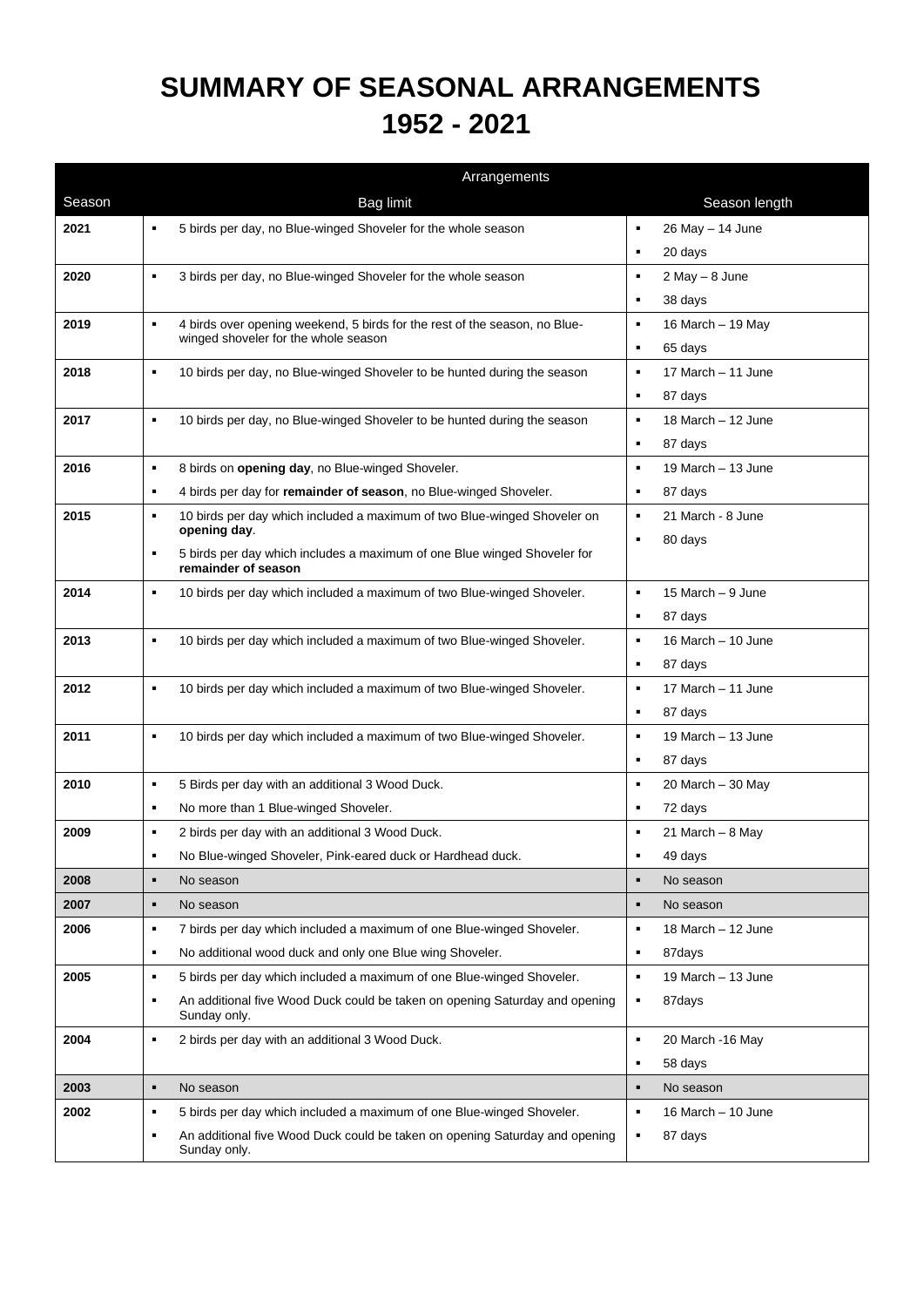| 2001 | 5 birds per day which included a maximum of one Blue-winged Shoveler.<br>٠                                                                               | 17 March - 11 June<br>٠                                                   |
|------|----------------------------------------------------------------------------------------------------------------------------------------------------------|---------------------------------------------------------------------------|
|      |                                                                                                                                                          | 87 days<br>٠                                                              |
| 2000 | 5 birds per day which included a maximum of one Blue-winged Shoveler.<br>$\blacksquare$                                                                  | 18 March - 12 June<br>$\blacksquare$                                      |
|      |                                                                                                                                                          | 87 days<br>٠                                                              |
| 1999 | 10 birds per day which included a maximum of two Blue-winged Shoveler.<br>٠                                                                              | 20 March - 14 June<br>٠                                                   |
|      |                                                                                                                                                          | 87 days                                                                   |
| 1998 | 5 birds per day which included a maximum of one Blue-winged Shoveler.<br>$\blacksquare$                                                                  | 21 March - 17 May<br>٠                                                    |
|      | Bag limit included a maximum of 3 teal (any combination of Chestnut or Grey<br>٠<br>Teal).                                                               | 58 days<br>٠                                                              |
|      | An additional five Wood Duck could be taken on opening Saturday only.<br>٠                                                                               | Eight week season.                                                        |
| 1997 | 10 birds per day which included a maximum of two Blue-winged Shoveler.<br>٠                                                                              | 15 March - 9 June<br>٠                                                    |
|      |                                                                                                                                                          | 87 days<br>٠                                                              |
| 1996 | 10 birds per day which included a maximum of two Blue-winged Shoveler.<br>$\blacksquare$                                                                 | 16 March - 10 June<br>٠                                                   |
|      |                                                                                                                                                          | 87 days<br>٠                                                              |
| 1995 | $\blacksquare$<br>No season                                                                                                                              | No season<br>٠                                                            |
| 1994 | 10 birds per day which included a maximum of two Blue-winged Shoveler.<br>$\blacksquare$                                                                 | 19 March - 13 June<br>$\blacksquare$                                      |
|      |                                                                                                                                                          | 86 days<br>٠                                                              |
| 1993 | 10 birds per day which included a maximum of two Blue-winged Shoveler.<br>٠                                                                              | 20 March $-31$ May<br>٠                                                   |
|      |                                                                                                                                                          | 73 days<br>٠                                                              |
| 1992 | 10 birds per day which included a maximum of two Blue-winged Shoveler.<br>٠                                                                              | 21 March - 31 May<br>٠                                                    |
|      |                                                                                                                                                          | 72 days<br>٠                                                              |
| 1991 | 10 birds per day which included a maximum of two Blue-winged Shoveler.<br>٠                                                                              | 16 March - 31 May<br>٠                                                    |
|      |                                                                                                                                                          | 76 days<br>٠                                                              |
| 1990 | 10 birds per day which included a maximum of two Blue-winged Shoveler.<br>$\blacksquare$                                                                 | 17 March - 31 May<br>٠                                                    |
|      |                                                                                                                                                          | 75 days<br>٠                                                              |
| 1989 | 10 birds per day which included a maximum of two Blue-winged Shoveler.<br>$\blacksquare$                                                                 | 18 March - 31 May<br>٠                                                    |
|      |                                                                                                                                                          | 75 days<br>٠                                                              |
| 1988 | 10 birds per day which included a maximum of two Blue-winged Shoveler.<br>$\blacksquare$<br>Regulation change allowing Sunday on hunting.                | 19 March - 31 May<br>٠                                                    |
|      |                                                                                                                                                          | 74 days<br>٠                                                              |
| 1987 | 20 birds on opening day (no more than 10 of one species) and a maximum of<br>ten on any other day, which included a maximum of two Blue-winged Shoveler. | 14 March - 31 May                                                         |
|      |                                                                                                                                                          | ٠<br>79 days                                                              |
| 1986 | 20 birds on opening day (no more than 10 of one species) and a maximum of<br>$\blacksquare$<br>ten on any other day.                                     | 22 February - 31 May<br>٠                                                 |
|      | $\blacksquare$                                                                                                                                           | 99 days<br>٠                                                              |
| 1985 | 20 birds on opening day (no more than 10 of one species) and a maximum of<br>ten on any other day.                                                       | 2 March – 31 May<br>٠<br>91 days (span of season)<br>٠                    |
|      |                                                                                                                                                          | 78 hunting days (season length -<br>٠                                     |
|      |                                                                                                                                                          | hunting on Sunday not permitted)                                          |
| 1984 | 20 birds on opening day (no more than 10 of one species) and a maximum of<br>$\blacksquare$                                                              | 3 March - 12 May<br>٠                                                     |
|      | ten on any other day.                                                                                                                                    | 73 days (span of season)<br>٠                                             |
|      |                                                                                                                                                          | 60 hunting days (season length -<br>٠<br>hunting on Sunday not permitted) |
| 1983 | ٠<br>No season.                                                                                                                                          | No season.<br>٠                                                           |
| 1982 | 20 birds on opening day (no more than 10 of one species) and a maximum of<br>٠                                                                           | 13 March $-$ 29 May<br>٠                                                  |
|      | ten on any other day.                                                                                                                                    | 71 days (span of season)<br>٠                                             |
|      |                                                                                                                                                          | 67 hunting days (season length -<br>٠<br>hunting on Sunday not permitted) |
|      |                                                                                                                                                          |                                                                           |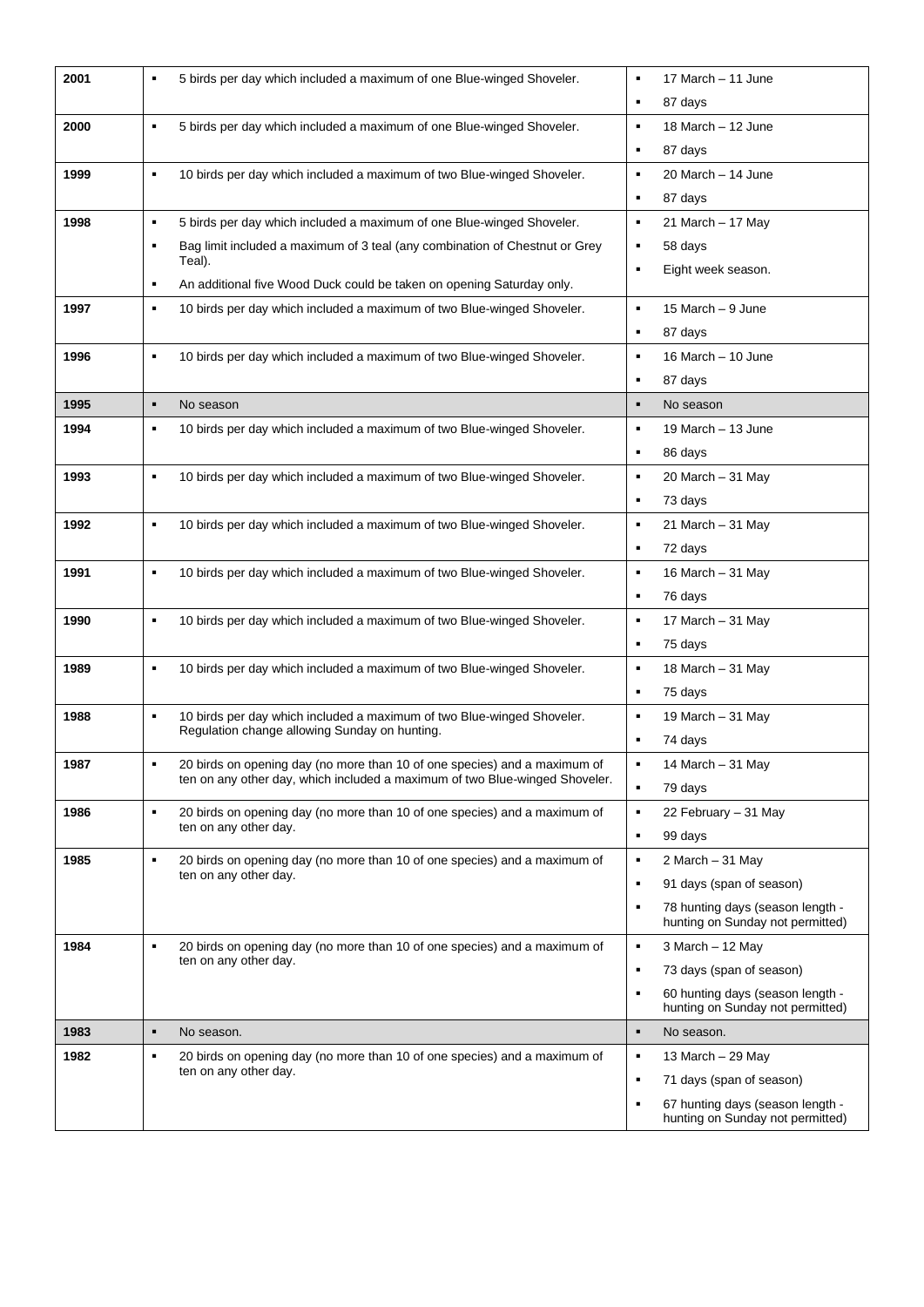| 1981 | 20 birds on opening day (no more than 10 of one species) and a maximum of<br>$\blacksquare$<br>ten on any other day.                                                                | 7 March - 15 May<br>٠                                                                  |
|------|-------------------------------------------------------------------------------------------------------------------------------------------------------------------------------------|----------------------------------------------------------------------------------------|
|      |                                                                                                                                                                                     | 70 days (span of season)<br>٠                                                          |
|      |                                                                                                                                                                                     | 61 hunting days (season length -<br>٠<br>hunting on Sunday not permitted)              |
| 1980 | $\blacksquare$<br>20 birds on opening day (no more than 10 of one species) and a maximum of<br>ten on any other day.                                                                | 1 March - 15 May<br>$\blacksquare$                                                     |
|      |                                                                                                                                                                                     | 76 days (span of season)<br>٠                                                          |
|      |                                                                                                                                                                                     | 65 hunting days (season length -<br>٠<br>hunting on Sunday not permitted)              |
| 1979 | 20 birds on opening day (no more than 10 of one species) and a maximum of<br>$\blacksquare$<br>ten on any other day.                                                                | 3 March - 15 May<br>٠                                                                  |
|      |                                                                                                                                                                                     | 74 days (span of season)<br>٠                                                          |
|      |                                                                                                                                                                                     | 63 hunting days (season length -<br>٠<br>hunting on Sunday not permitted)              |
| 1978 | 20 birds on opening day (no more than 10 of one species) and a maximum of<br>$\blacksquare$<br>ten on any other day.                                                                | $\blacksquare$<br>18 March $-$ 31 May                                                  |
|      |                                                                                                                                                                                     | 75 days (span of season)<br>٠                                                          |
|      |                                                                                                                                                                                     | 50 hunting days (season length -<br>٠<br>hunting on Sunday not permitted)              |
| 1977 | 20 birds on opening day (no more than 10 of one species) and a maximum of<br>٠<br>ten on any other day.                                                                             | 19 March - 31 May<br>٠                                                                 |
|      |                                                                                                                                                                                     | 74 days (span of season)<br>٠                                                          |
|      |                                                                                                                                                                                     | 63 hunting days (season length -<br>٠<br>hunting on Sunday not permitted)              |
| 1976 | 20 birds on opening day (no more than 10 of one species) and a maximum of<br>$\blacksquare$<br>ten on any other day.                                                                | $\blacksquare$<br>$20$ March $-31$ May                                                 |
|      |                                                                                                                                                                                     | 73 days (span of season)<br>٠                                                          |
|      |                                                                                                                                                                                     | 67 hunting days (season length -<br>٠<br>hunting on Sunday not permitted)              |
| 1975 | $\blacksquare$<br>20 birds on opening day and a maximum of ten on any other day.                                                                                                    | $\blacksquare$<br>15 March - 31 May                                                    |
|      | Species bag limits also applied (ie. Freckled Duck = 5 birds per day, Hardhead<br>$\blacksquare$<br>$= 5$ , Wood Duck = 5, Pink-eared Duck = 5, Chestnut Teal = 5, Black Duck = 10, | 78 days (span of season)<br>٠                                                          |
|      | Grey Teal = 10, Blue-winged Shoveler = 5, Mountain Duck = $5$ ).                                                                                                                    | ٠<br>67 hunting days (season length -<br>hunting on Sunday not permitted)              |
| 1974 | 20 birds on opening day and a maximum of ten on any other day.<br>$\blacksquare$                                                                                                    | $\blacksquare$<br>16 February - 27 April (extended to<br>25 May)                       |
|      | Species bag limits also applied (ie. Freckled Duck = 5 birds per day, Hardhead<br>٠<br>$= 5$ , Wood Duck = 5, Pink-eared Duck = 5, Chestnut Teal = 5, Black Duck = 10,              | $\blacksquare$<br>99 days (span of season)                                             |
|      | Grey Teal = 10, Blue-winged Shoveler = 5, Mountain Duck = $5$ ).                                                                                                                    | 85 hunting days (season length -<br>$\blacksquare$                                     |
|      |                                                                                                                                                                                     | hunting on Sunday not permitted)                                                       |
| 1973 | 20 birds on opening day and a maximum of ten on any other day.<br>٠                                                                                                                 | $\blacksquare$<br>17 February - 28 April                                               |
|      | Species bag limits also applied (ie. Freckled Duck = 5 birds per day, Hardhead<br>$\blacksquare$<br>$= 5$ , Wood Duck = 5, Pink-eared Duck = 5, Chestnut Teal = 5, Black Duck = 10, | 71 days (span of season)<br>٠<br>$\blacksquare$<br>61 hunting days (season length -    |
|      | Grey Teal = 10, Blue-winged Shoveler = 5, Mountain Duck = 5).                                                                                                                       | hunting on Sunday not permitted)                                                       |
| 1972 | $\blacksquare$<br>20 birds on opening day and a maximum of ten on any other day.                                                                                                    | $\blacksquare$<br>19 February - 29 April                                               |
|      | Species bag limits also applied (ie. Freckled Duck = 5 birds per day, Hardhead<br>٠<br>$=$ 5, Wood Duck = 5, Pink-eared Duck = 5, Chestnut Teal = 5, Black Duck = 10,               | 70 days (span of season)<br>٠                                                          |
|      | Grey Teal = 10, Blue-winged Shoveler = 5, Mountain Duck = 5).                                                                                                                       | $\blacksquare$<br>61 hunting days (season length -<br>hunting on Sunday not permitted) |
| 1971 | 20 birds on opening day and a maximum of ten on any other day.<br>$\blacksquare$                                                                                                    | $\blacksquare$<br>20 February - 24 April                                               |
|      | $\blacksquare$<br>Species bag limits also applied (ie. Freckled Duck = 5 birds per day, Hardhead<br>$= 5$ , Wood Duck = 5, Pink-eared Duck = 5, Chestnut Teal = 5, Black Duck = 10, | 64 days (span of season)<br>٠                                                          |
|      | Grey Teal = 10, Blue-winged Shoveler = 5, Mountain Duck = 5).                                                                                                                       | $\blacksquare$<br>55 hunting days (season length -<br>hunting on Sunday not permitted) |
| 1970 | 20 birds on opening day and a maximum of ten on any other day.<br>٠                                                                                                                 | $\blacksquare$<br>21 February - 25 April                                               |
|      | Species bag limits also applied (ie. Freckled Duck = 5 birds per day, Hardhead<br>$\blacksquare$<br>$= 5$ , Wood Duck = 5, Pink-eared Duck = 5, Chestnut Teal = 5, Black Duck = 10, | 64 days (span of season)<br>٠                                                          |
|      | Grey Teal = 10, Blue-winged Shoveler = 5, Mountain Duck = $5$ ).                                                                                                                    | 55 hunting days (season length -<br>hunting on Sunday not permitted)                   |
|      |                                                                                                                                                                                     |                                                                                        |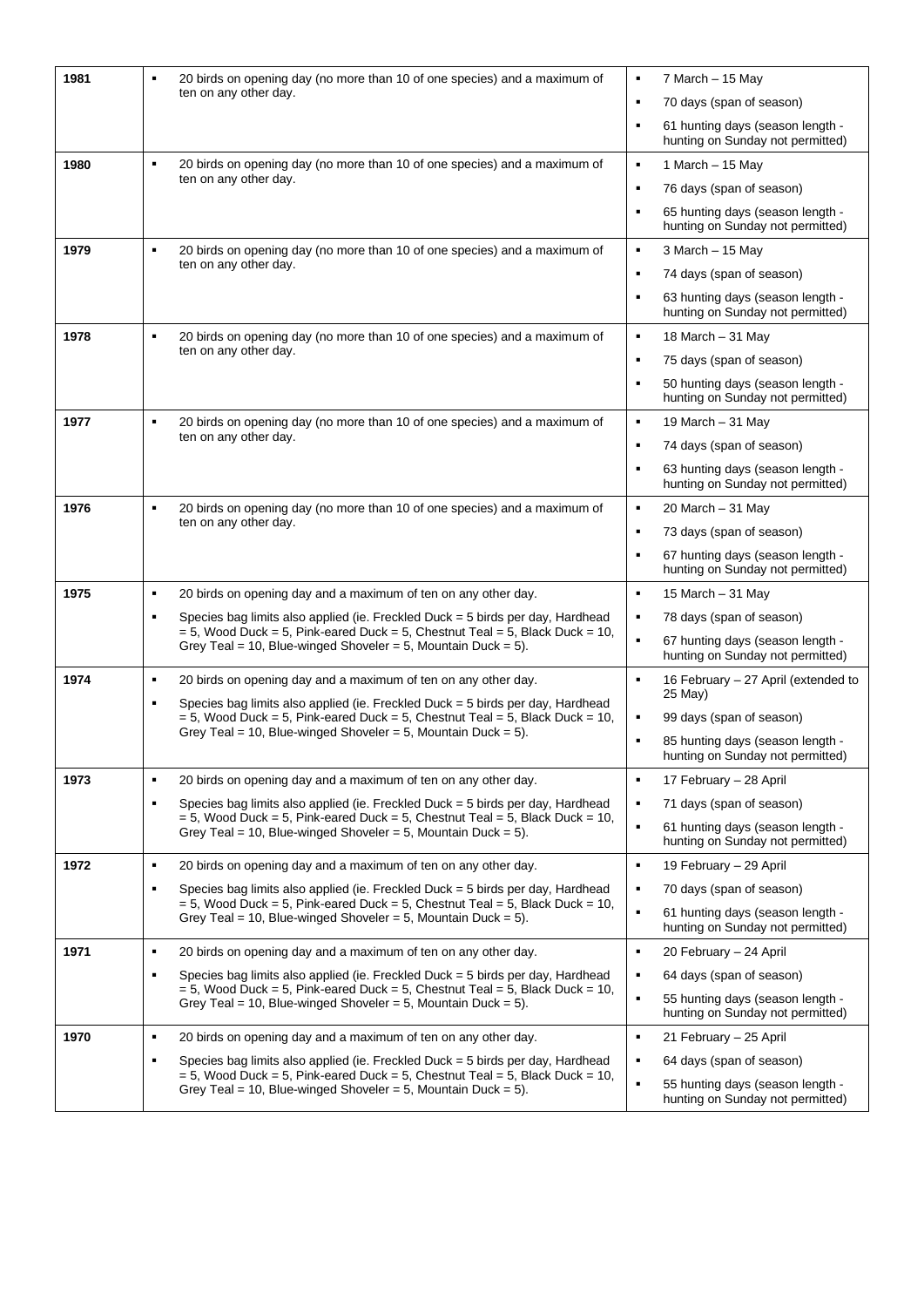| 1969 | 20 birds on opening day and a maximum of ten on any other day.<br>٠                                                                                                                 | 15 February - 26 April<br>$\blacksquare$                                               |
|------|-------------------------------------------------------------------------------------------------------------------------------------------------------------------------------------|----------------------------------------------------------------------------------------|
|      | $\blacksquare$<br>Species bag limits also applied (ie. Freckled Duck = 5 birds per day, Hardhead                                                                                    | 71 days (span of season)<br>٠                                                          |
|      | $=$ 5, Wood Duck = 5, Pink-eared Duck = 5, Chestnut Teal = 5, Black Duck = 10,<br>Grey Teal = 10, Blue-winged Shoveler = 5, Mountain Duck = 5).                                     | 61 hunting days (season length -<br>٠<br>hunting on Sunday not permitted)              |
| 1968 | $\blacksquare$<br>20 birds on opening day and a maximum of ten on any other day.                                                                                                    | $\blacksquare$<br>17 February - 27 April                                               |
|      | $\blacksquare$<br>Species bag limits also applied (ie. Freckled Duck = 5 birds per day, Hardhead<br>$=$ 5, Wood Duck = 5, Pink-eared Duck = 5, Chestnut Teal = 5, Black Duck = 10,  | 71 days (span of season)<br>٠                                                          |
|      | Grey Teal = 10, Blue-winged Shoveler = 5, Mountain Duck = 5).                                                                                                                       | $\blacksquare$<br>61 hunting days (season length -<br>hunting on Sunday not permitted) |
| 1967 | $\blacksquare$<br>20 birds on opening day and a maximum of ten on any other day.                                                                                                    | $\blacksquare$<br>18 February - 29 April                                               |
|      | Species bag limits also applied (ie. Freckled Duck = 5 birds per day, Hardhead<br>$\blacksquare$<br>$=$ 5, Wood Duck = 5, Pink-eared Duck = 5, Chestnut Teal = 5, Black Duck = 10,  | 71 days (span of season)<br>٠                                                          |
|      | Grey Teal = 10, Blue-winged Shoveler = 5, Mountain Duck = 5).                                                                                                                       | $\blacksquare$<br>61 hunting days (season length -<br>hunting on Sunday not permitted) |
| 1966 | $\blacksquare$<br>20 birds on opening day and a maximum of ten on any other day.                                                                                                    | $\blacksquare$<br>19 February - 30 April                                               |
|      | Species bag limits also applied (ie. Freckled Duck = 5 birds per day, Hardhead<br>$\blacksquare$<br>$= 5$ , Wood Duck = 5, Pink-eared Duck = 5, Chestnut Teal = 5, Black Duck = 10, | 71 days (span of season)<br>٠                                                          |
|      | Grey Teal = 10, Blue-winged Shoveler = 5, Mountain Duck = 5).                                                                                                                       | $\blacksquare$<br>61 hunting days (season length -<br>hunting on Sunday not permitted) |
| 1965 | 20 birds on opening day and a maximum of ten on any other day.<br>٠                                                                                                                 | $\blacksquare$<br>20 February - 24 April                                               |
|      | $\blacksquare$<br>Species bag limits also applied (ie. Freckled Duck = 5 birds per day, Hardhead<br>$= 5$ , Wood Duck = 5, Pink-eared Duck = 5, Chestnut Teal = 5, Black Duck = 10, | 64 days (span of season)<br>٠                                                          |
|      | Grey Teal = 10, Blue-winged Shoveler = 5, Mountain Duck = 5).                                                                                                                       | 55 hunting days (season length -<br>٠<br>hunting on Sunday not permitted)              |
| 1964 | $\blacksquare$<br>20 birds on opening day and a maximum of ten on any other day.                                                                                                    | $\blacksquare$<br>22 February - 25 April                                               |
|      | Species bag limits also applied (ie. Freckled Duck = 5 birds per day, Hardhead<br>$\blacksquare$<br>$= 5$ , Wood Duck = 5, Pink-eared Duck = 5, Chestnut Teal = 5, Black Duck = 10, | 64 days (span of season)<br>٠                                                          |
|      | Grey Teal = 10, Blue-winged Shoveler = 5, Mountain Duck = 5).                                                                                                                       | 55 hunting days (season length -<br>٠<br>hunting on Sunday not permitted)              |
| 1963 | $\blacksquare$<br>20 birds on opening day and a maximum of ten on any other day.                                                                                                    | $\blacksquare$<br>16 February - 27 April                                               |
|      | Species bag limits also applied (ie. Freckled Duck = 5 birds per day, Hardhead<br>$\blacksquare$<br>$= 5$ , Wood Duck = 5, Pink-eared Duck = 5, Chestnut Teal = 5, Black Duck = 10, | 71 days (span of season)<br>٠                                                          |
|      | Grey Teal = 10, Blue-winged Shoveler = 5, Mountain Duck = 5).                                                                                                                       | ٠<br>61 hunting days (season length -<br>hunting on Sunday not permitted)              |
| 1962 | $\blacksquare$<br>20 birds on opening day and a maximum of ten on any other day.                                                                                                    | $\blacksquare$<br>17 February - 28 April                                               |
|      | Species bag limits also applied (ie. Freckled Duck = 5 birds per day, Hardhead<br>$\blacksquare$<br>$= 5$ , Wood Duck = 5, Pink-eared Duck = 5, Chestnut Teal = 5, Black Duck = 10, | 71 days (span of season)<br>٠                                                          |
|      | Grey Teal = 10, Blue-winged Shoveler = 5, Mountain Duck = 5).                                                                                                                       | $\blacksquare$<br>61 hunting days (season length -<br>hunting on Sunday not permitted) |
| 1961 | 20 birds on opening day and a maximum of ten on any other day.                                                                                                                      | 18 February - 29 April                                                                 |
|      | Species bag limits also applied (ie. Freckled Duck = 5 birds per day, Hardhead<br>$\blacksquare$<br>$= 5$ , Wood Duck = 5, Pink-eared Duck = 5, Chestnut Teal = 5, Black Duck = 10, | 71 days (span of season)<br>٠                                                          |
|      | Grey Teal = 10, Blue-winged Shoveler = 5, Mountain Duck = 5).                                                                                                                       | $\blacksquare$<br>61 hunting days (season length -<br>hunting on Sunday not permitted) |
| 1960 | $\blacksquare$<br>20 birds on opening day and a maximum of ten on any other day.                                                                                                    | $\blacksquare$<br>20 February – 30 April                                               |
|      | Species bag limits also applied (ie. Freckled Duck = 5 birds per day, Hardhead<br>$\blacksquare$<br>$= 5$ , Wood Duck = 5, Pink-eared Duck = 5, Chestnut Teal = 5, Black Duck = 10, | 71 days (span of season)<br>٠                                                          |
|      | Grey Teal = 10, Blue-winged Shoveler = 5, Mountain Duck = 5).                                                                                                                       | 61 hunting days (season length -<br>$\blacksquare$<br>hunting on Sunday not permitted) |
| 1959 | $\blacksquare$<br>20 birds on opening day and a maximum of ten on any other day.                                                                                                    | 21 February - 25 April<br>$\blacksquare$                                               |
|      |                                                                                                                                                                                     | 64 days (span of season)<br>٠                                                          |
|      |                                                                                                                                                                                     | 55 hunting days (season length -<br>٠<br>hunting on Sunday not permitted)              |
| 1958 | 20 birds on opening day and a maximum of ten on any other day.<br>$\blacksquare$                                                                                                    | 15 February - 26 April<br>٠                                                            |
|      |                                                                                                                                                                                     | 71 days (span of season)<br>٠                                                          |
|      |                                                                                                                                                                                     | 61 hunting days (season length -<br>٠<br>hunting on Sunday not permitted)              |
| 1957 | 20 birds on opening day and a maximum of ten on any other day.<br>$\blacksquare$                                                                                                    | $\blacksquare$<br>23 February - 27 April                                               |
|      |                                                                                                                                                                                     | 64 days (span of season)<br>٠                                                          |
|      |                                                                                                                                                                                     | 55 hunting days (season length -<br>٠<br>hunting on Sunday not permitted)              |